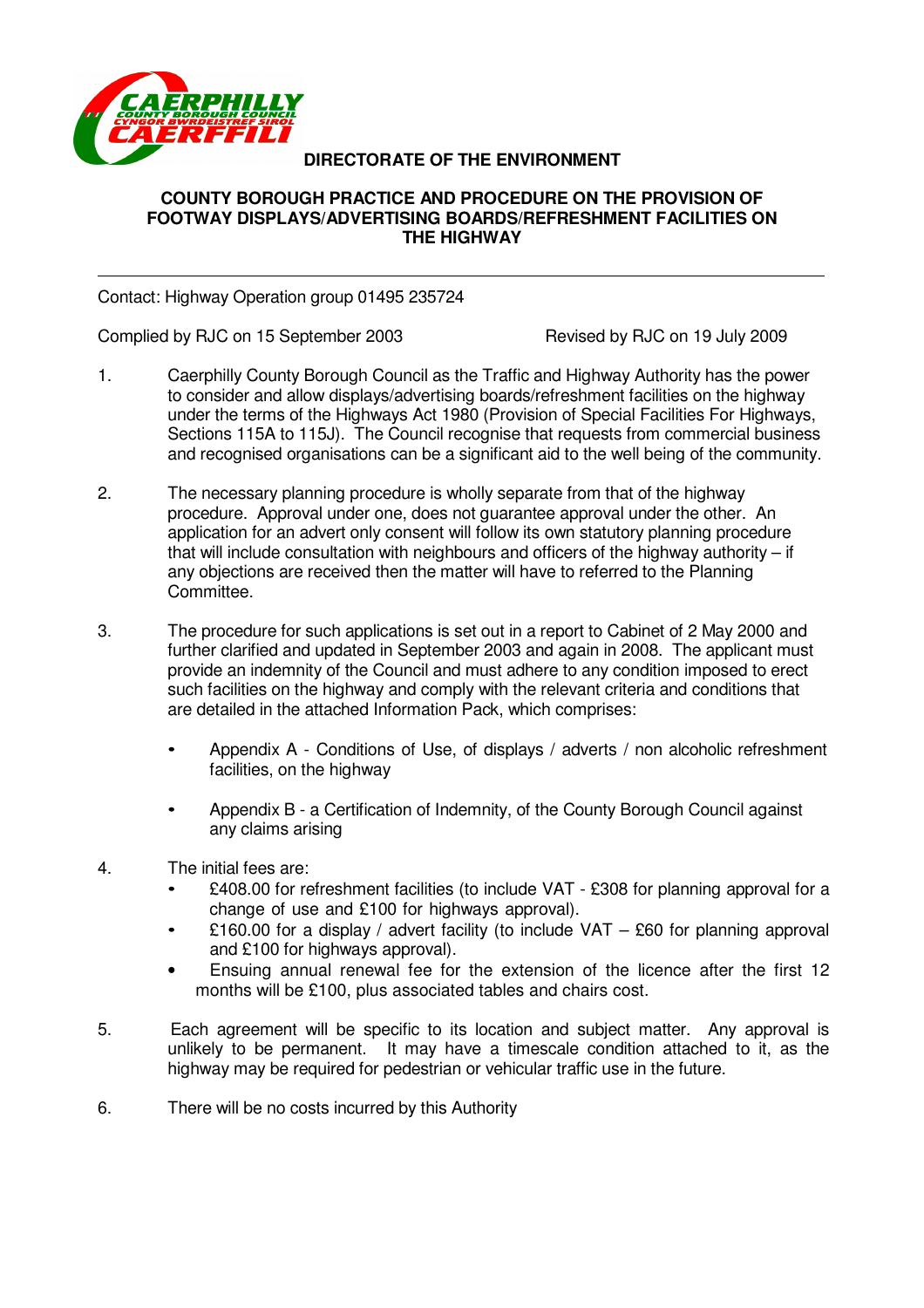

# **DIRECTORATE OF THE ENVIRONMENT**

#### **COUNTY BOROUGH PRACTICE AND PROCEDURE ON THE PROVISION OF DISPLAYS/ADVERTS/REFRESHMENT FACILITIES ON THE HIGHWAY**

# **CONDITIONS FOR USE**

- 1. Displays / adverts / signs / refreshment facilities will not be erected without the written consent of the Head of Engineering Services, Caerphilly County Borough Council. The layout and dimensions of the display/advert/sign/facility shall be as detailed in the letter of approval.
- 2. Any display / advert / sign / facility shall either be securely affixed to the highway or be freestanding to afford pedestrian safety to the satisfaction of the Head of Engineering Services. A facility cannot be affixed to a street lighting column, traffic signal post or a traffic sign post.
- 3. Any overhead sign shall be erected at least 2.1 metres above the ground level and no part of the sign shall be within 450mm from the kerb edge. Neither must it obscure a lighting column identification number plate which must be visible at all times nor be sited where it is likely to obscure a driver's view of any traffic sign or signal.
- 5. The applicant shall be responsible for the maintenance of the display /advert/ sign / refreshment facilities and for any replacement as and when necessary.
- 6. The applicant must submit a plan or schematic layout showing the street names and proposed locations of their signs / displays / facilities, for consideration by the Head of Engineering Services and the Chief Planning Officer together with the appropriate fees.
- 7. The County Borough Council has the responsibility and reserves the right to remove any facility if it falls into a state of disrepair or otherwise constitutes a hazard.
- 8. All affected frontagers must be consulted. Any consent may be temporary as the Council reserves the right to re-consider the status of any affected highway.